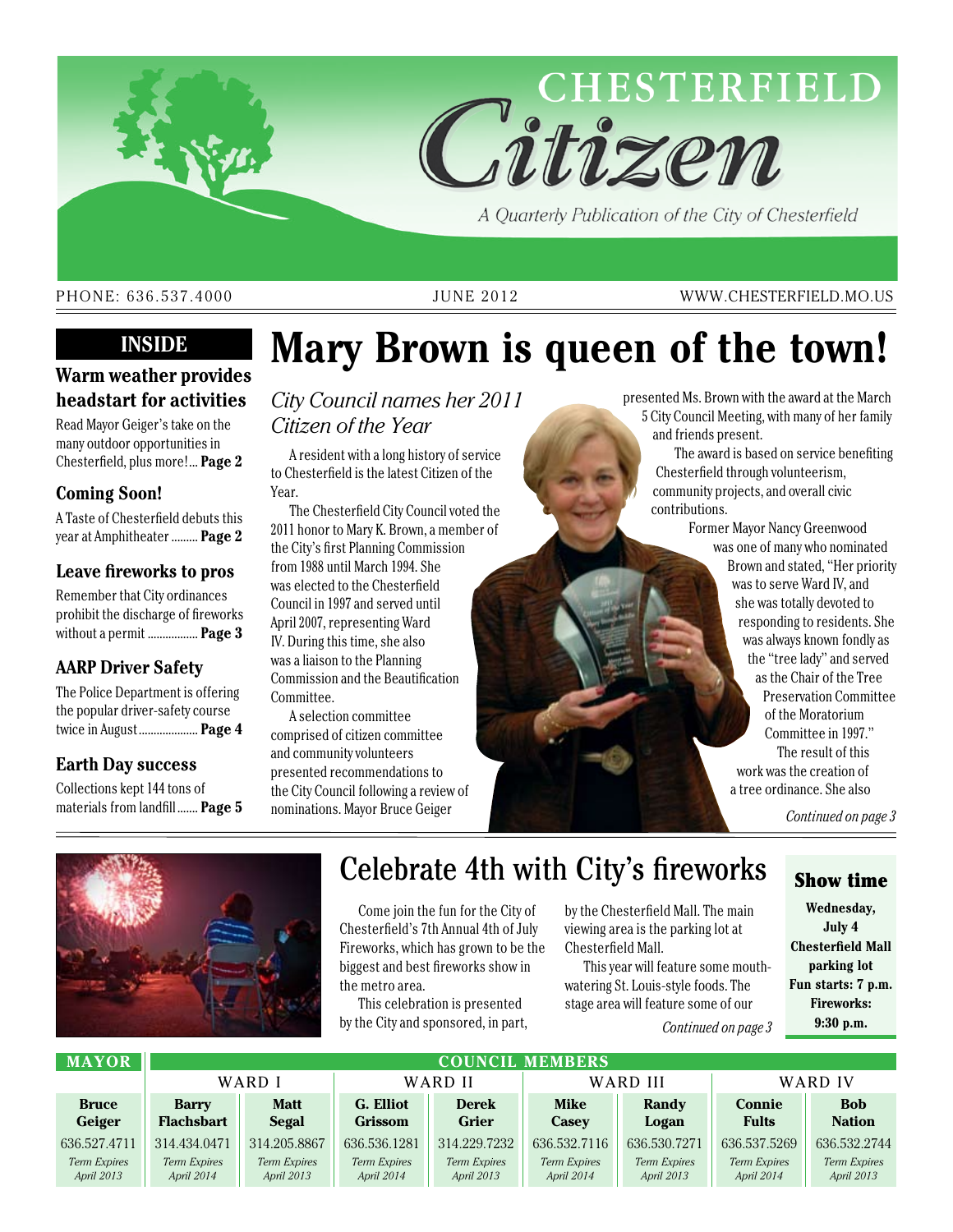

## Early spring finds fun, prosperity, exciting plans in Chesterfield

With the weatherman obviously confused, and spring apparently having started in February, we are well on our way to a record year for our residents to enjoy the many outdoor activities available throughout the City. Many walkers, joggers and bicyclists have been able to enjoy the Levee and Riparian Trails as well as the redesigned Central Park. We had a wonderful dedication for the new Eberwein Park. The incredibly popular dog park and the new Community Garden have been huge hits.

Our Earth Day Festival was the most successful to date and has established itself as one of the premier events of its kind in West County. Record-setting amounts of recycling were collected, and the atmosphere in the Chesterfield Amphitheater brought a new feel to the event. The sounds of summer concerts are gearing up along with Movies Under the Stars at the Chesterfield Amphitheater, and it promises to be another fun season. The Fourth of July will again be celebrated with an outstanding fireworks show, food offerings, more kids' activities and entertainment provided by the winners of the West County's Got Talent event held this spring. Several other new fall activities are being planned including a "Taste of Chesterfield Forks & Corks" event, with details to be announced in the near future.

The Chesterfield Valley Athletic Complex has opened for the new season with many improvements, including additional lighting, several new dugouts, two new practice fields, improved rest rooms and concession stands ready to accommodate the nearly 400,000 visitors expected at the complex this year.

On the economic front, we continue to see significant activity in the residential, office and



*American Girl held the grand opening of the Chesterfield store on April 21. This is the chain's 12th location and its first Missouri store. Mayor Bruce Geiger presented a proclamation to store manager Jennifer Petrowski to welcome the company to Chesterfield.*

retail segments. American Girl is a wonderful addition to our community, and sales have exceeded expectations in the short time the store has been open. The battle of the upscale outlet malls in the Valley continues with no winner yet determined. As I have said previously, one outlet mall will be built, not two, and the retail market will decide the outcome.

A new electronics retail store, hhGregg, is

under construction in the Valley, and Oceano Bistro, a popular fresh fish and seafood restaurant in Clayton, will open in the former Andria's location. Mercy is finalizing its sitedevelopment plans for a new headquarters location in addition to a virtual care center. Additionally, we are in discussions with a large company to significantly expand its offices in Chesterfield, and we will hopefully be able to announce something in the very near future.

We continue to work with Chesterfield Arts, Stages St. Louis and the St. Louis Civic Orchestra to expand arts and culture in Chesterfield. We provide funding for each of these outstanding organizations and are committed to helping them grow and establish Chesterfield as the arts and cultural center for West County. Chesterfield Arts is currently leading an exciting art competition among various schools in the region with their "Take a Seat in Chesterfield" initiative. The chairs will be unveiled at the Chesterfield Amphitheater on June 2. If you are not already involved with these organizations, I urge you to get in touch with them and help us move this effort forward.

On the political front, all of the four incumbents for City Council won re-election handily. Congratulations to Barry Flachsbart, Elliot Grissom, Mike Casey and Connie Fults. I look forward to working with this knowledgeable and experienced group of legislators to continue making Chesterfield the city of choice.

Harne Heiger

**Bruce Geiger, Mayor**

## First Forks & Corks offers residents a Taste of Chesterfield

Make plans now to attend the inaugural Forks & Corks Taste of Chesterfield event at the Chesterfield Amphitheater on Saturday, Sept. 1

Ticket books will be used to purchase great samples from local restaurants, Missouri wineries and craft brewers. Music from local bands will add to the atmosphere. Organizers plan to make Forks & Corks an annual event.

Look for more information soon on the City web site and Facebook pages.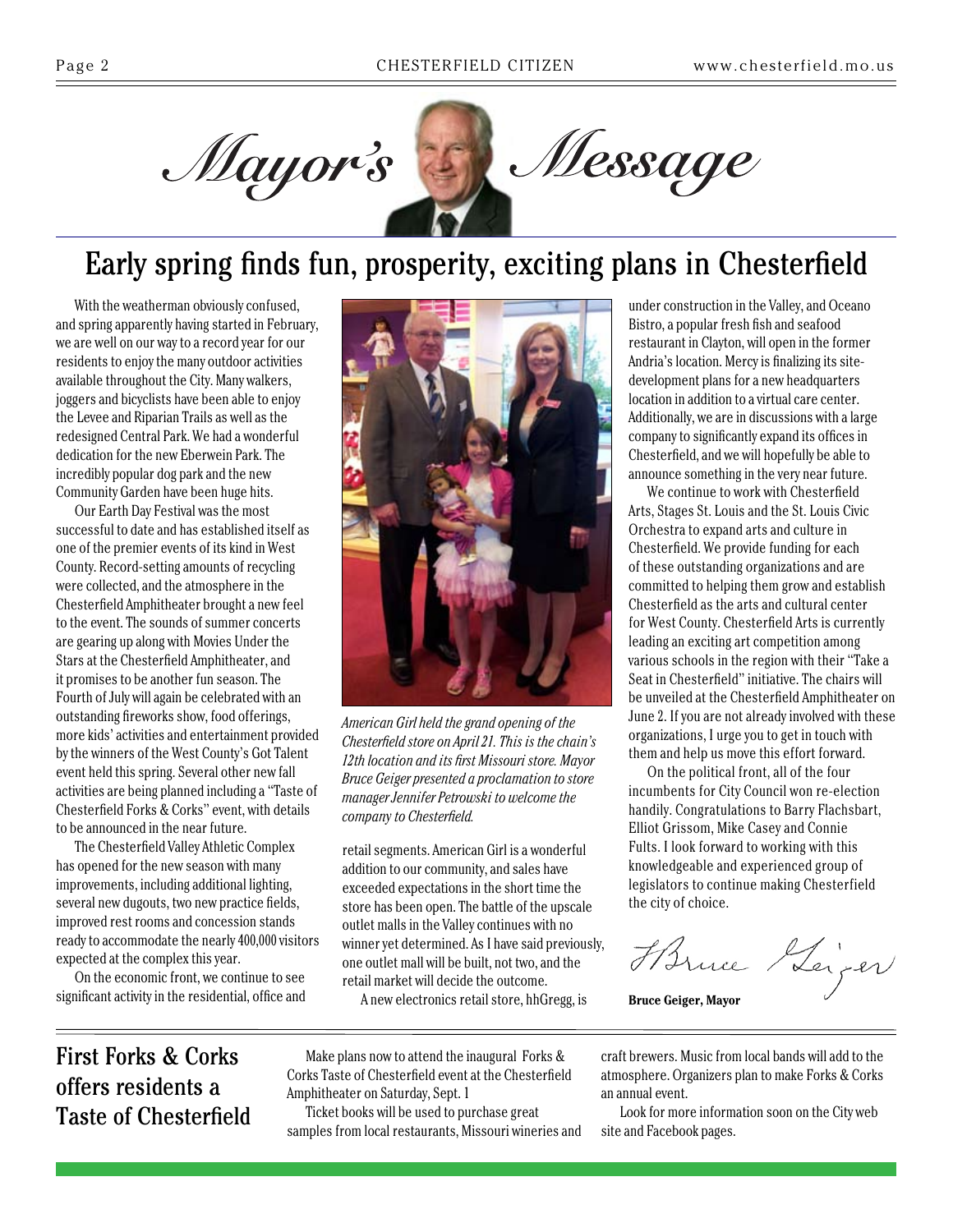## FROM CITY HALL

## City ordinance says no to fireworks without a permit

A Chesterfield City ordinance has long prohibited individuals from either selling or discharging fireworks, except by permit.

The Chesterfield Ordinance pertaining to fireworks reads, in part, as follows:

(a) It is unlawful for any person to manufacture, sell, offer for sale, ship or cause to be shipped into the corporate limits of the City of Chesterfield, any item of fireworks.

Sec. 13-23. Explosion, ignition, discharge unlawful. It is unlawful for any person to explode, ignite or discharge any articles of fireworks within the corporate limits of the City.

*(Continued from page 1)*

served on the Citizens' Airport Awareness Committee for Ward IV from 2004 to 2007. "There is no one who has supported the City of Chesterfield and the greater community more steadily and constantly through the years than Mary Brown," Greenwood added.

Her other contributions to the community include volunteering with Circle of Concern and the League of Women Voters, as well as the Chesterfield Kiwanis. She is a board member of Chesterfield Arts and serves as that organization's liaison to the City's Architectural Review Board.

Wendy Geckeler, who also nominated Brown, said, "Mary's enthusiasm for Chesterfield has caused many others to become involved in civic endeavors; she exemplifies the very best of a contributing citizen to her community."



*The long and short of it at last year's Fourth of July festivities.*

## **Celebration**

*(Continued from page 1)*

local youth talent. Entertainment will feature clowns, a stiltwalker, inflatables for

### Citizen of Year **Chesterfield Citizens of the Year**

9:30 p.m.

be sold.

| Mark Beldner            |       | 1994 Faith Martens   |      | 2002 Bill and Terry |
|-------------------------|-------|----------------------|------|---------------------|
| Greg Franzen            |       | <b>Benton Taylor</b> |      | Wunderlich          |
| None Awarded            |       | 1995 Robert H. Grant | 2003 | Jerry Right         |
| None Awarded            |       | Judy LeDoux          |      | 2004 Lynn O'Connor  |
| Rev. Carlton            | 1996- | Darcy Capstick       |      | 2005 Dan Rothwell   |
| Norton                  | 1997  | Minna Waldmann       | 2006 | Phil & Kay          |
| <b>Marilyn Norton</b>   |       | 1998 Louis Sachs     |      | Folsom              |
| Laura L. Frame          |       | 1999 Larry Grosser   | 2007 | Maurice "Bud"       |
| Jason Goldkamp          | 2000  | Lauren Strutman      |      | Hirsch              |
| Pastor Jeff             |       | Dick Busch           | 2008 | Kathy Higgins       |
| Perry and               | 2001  | Jade Gardner         | 2009 | Don Wiegand         |
| Members of              |       | Bute                 | 2010 | Joan Schmelig       |
| <b>St. Louis Family</b> |       | Betty Hathaway       | 2011 | Mary K. Brown       |
| Church                  |       |                      |      |                     |

Mayor Geiger said he was honored to be able to present Brown with the City's award. "I have known Mary for a long time," he said. "She recruited me to run for City Council in 2001. We served together many years, and I have first-hand knowledge of her numerous contributions to our community that go far beyond her involvement with the City.

"I want to express my thanks

to the committee for making this important decision and choosing Mary as the recipient. It is my absolute pleasure to honor her."

kids, and midway games for all ages. The fireworks show begins at

Bring lawn chairs and your own refreshments (please, no glass bottles). Refreshments also will

Brown has been a resident of Chesterfield since 1981. She is married to Ken Biddle. She has a daughter, Allison Linderman; a son, Adrian Brown; and a grandson, Henry.

Other nominees for Citizen of the Year were Clifford Biele, Jane Durrell, Dan Hurt, and Stacey Morse.

## **PUBLIC WORKS**

## Road closing at Long, Wild Horse Creek and Kehrs Mill

Construction is underway to realign the intersection of Kehrs Mill Road, Long Road and Wild Horse Creek Road, and it will remain open to two-way traffic during most of the construction period.

However, from June 15 through July 13, the road will be closed to through traffic for the construction of the Kehrs Mill Road tie-in to the new bridge. During this closure, motorists will be able to travel on eastbound Wild Horse Creek Road to northbound Long Road and on southbound Long Road to west on Wild Horse Creek Road.

## Help keep pet waste from polluting water

Pet waste left in yards comes into contact with stormwater when it rains. The stormwater then carries pollutants into the storm sewers, which drain the water directly to our area streams.

Dogs are major contributors to pet waste in our environment. Solutions include:

- Put the waste in a sealed bag and place in the trash.
- Flush down the toilet (do NOT flush plastic bags or kitty litter).
- Bury waste in the soil at least six inches deep (NOT in garden).
- Minimize pollution by having pets defecate in tall grass located away from storm inlets. This acts as a filter and allows for natural decomposition.
- Dog and cat feces contain bacteria, viruses and parasites that can infect humans. Always wash your hands after handling pet waste.
- Do NOT place pet waste in compost piles or around vegetable gardens where pathogens can contaminate food products.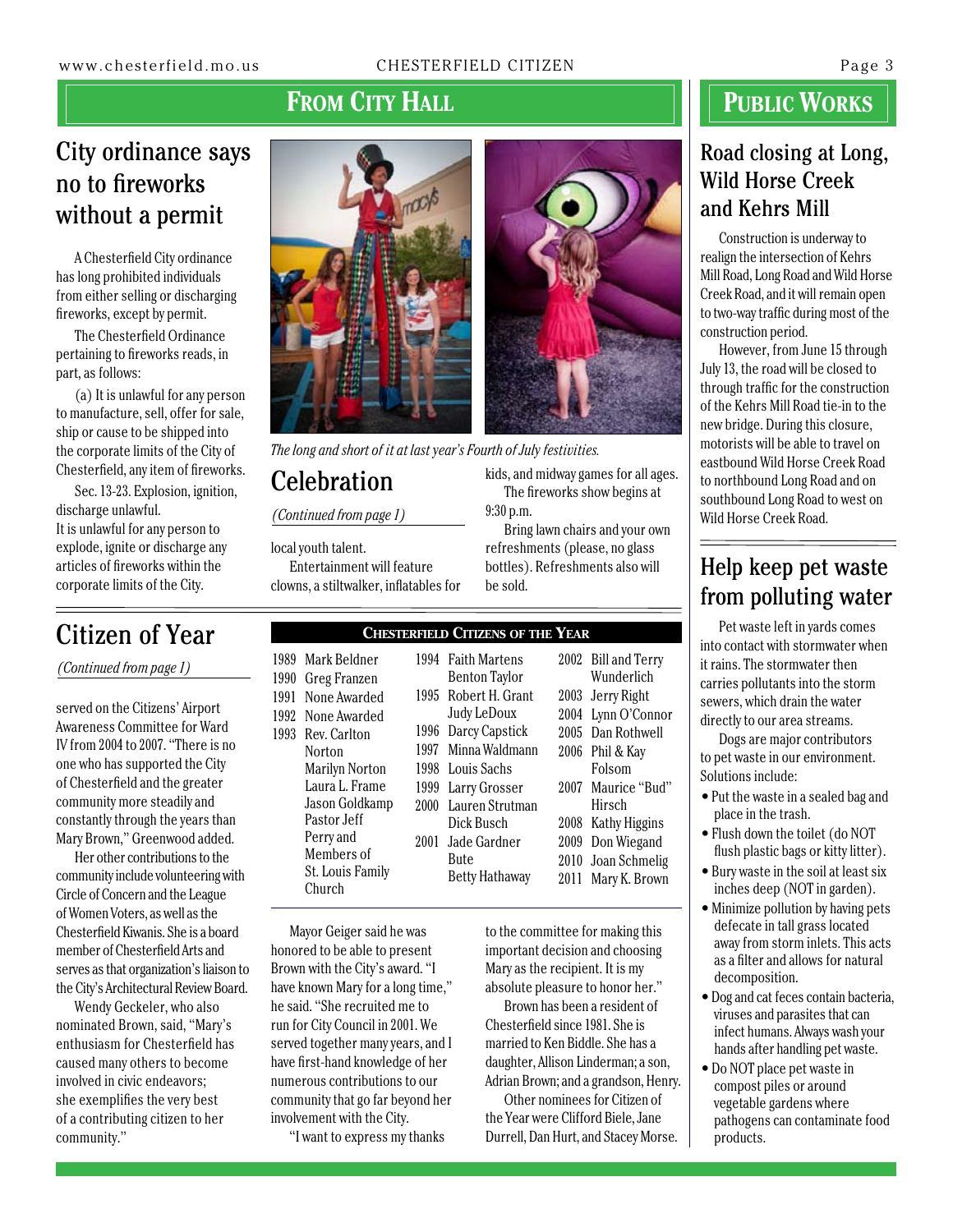## **Parks & Recreation**

## Parks & Rec offers multiple summer options

### **Amphitheater**

| All concerts are free, with        |
|------------------------------------|
| concessions available, or picnic   |
| baskets (no glass bottles) can be  |
| brought. All shows start at 8 p.m. |
|                                    |
| June 23 Trixie Delight             |
|                                    |
| Aug. 4Vote for Pedro               |
| Aug. 25 Contagious                 |
| Sept. 8  STL Big Band              |
| Sept. 22  Well Hungarians          |

### **Movies under the stars**

| Beginning at sunset at Amphitheater. |
|--------------------------------------|
| June 8The Muppets                    |
| July 13 Happy Feet 2                 |
| Aug. 10 Kung Fu Panda 2              |

### **Family Aquatic Center hours**

| Monday-Fridaynoon-8 p.m.          |  |
|-----------------------------------|--|
| Weekends, Holidays  10 a.m-8 p.m. |  |

**Special Events**

Special evenings feature halfprice admission starting at 5 p.m. July 4 & Sept. 1 ..........................5-10 p.m.

**Splash-Tacular Pool Party**

 June 9....................................8-10 p.m. A D.J. will entertain, and admission is free.

### **Swim Lessons**

Group and private lessons which are taught by certified instructors.

### **River Walk Club**

Mon.-Fri., June 4-Aug. 3......9-10 a.m. Tues. & Thurs...............8:15-9:15 p.m.

Participants 16 and older walk for exercise against current. Single day and a punch cards are available.

### **Tot Time Passport-2-Splash**

Tues. & Thurs. thru Aug. 2, 9-10 a.m. A parent and preschool children (age 5 and under) in leisure pool.



*Mayor Bruce Geiger greets former Mayor John Nations at the grand opening of Eberwein Park this spring. Several members of City Council, volunteer committees and staff joined Eberwein family members for the dedication ceremony and ribbon cutting.*

### **Dive Clinics**

Instruction for boys and girls, 6-18. See web site for more info. June 4-8 & 18-22, July 16-20 Monday-Friday..........10:15-11:15 a.m. \$65 resident, \$75 non-resident

### **Inspire Fitness**

Fit Camp – Six week sessions Monday & Wednesday...........6-7 a.m. Tuesday & Thursday..9:15-10:15 a.m. All fitness levels are welcome in this 60-minute class. Bring to class: Exercise mat, set of dumbbells (5-10 lbs.), water and towel. Fee: \$126 Registration: inspirefitnessstl.com/registration

### **50+ Fitness**

Tuesday & Thursday..............8-9 a.m. Simple strength training exercises for any level of fitness, conducted on walks through Central Park. Bring to class: Exercise mat,

set of dumbbells (3-5 lbs), water and towel.

Mid-Summer.................July 9-Aug. 17 Late Summer:...........Aug. 20-Sept. 28 Registration:

InspireFitnessStl.com/registration Class size: 8 min. Session fee: \$126

### **World Bird Sanctuary Raptor Awareness**

Saturday, July 14..........9-10 a.m., free

Sit back at the Chesterfield Amphitheater and view birds of prey soaring overhead! The World Bird Sanctuary will talk about raptors, including falcons, hawks, owls and vultures, and will bring some of these feathered friends for attendees to watch. Program is limited to 250. Call 636.812.9500 to register by July 6. All ages are welcome.

Allow time to park and walk to the amphitheater to be seated by 9 a.m. at Chesterfield Amphitheater. **Police**

## **Code Enforcement falls under Police**

One of many responsibilities that falls within the jurisdiction of the Police Department is code enforcement.

The code enforcement inspector responds to concerns and complaints from the general public on a variety of issues, including tall grass, exterior property maintenance issues, and general nuisance problems. The inspector performs site inspections, issues violation notices, and follows up to ensure compliance.

The code enforcement inspector can normally be contacted Monday-Friday 8 a.m.-4:30 p.m. at 636.537.4756.

## **Two AARP driving safety courses are scheduled**

The Chesterfield Police and American Association of Retired Persons join to provide the AARP Driver Safety Program course.

Fee is \$12 for AARP members, \$14 for non-members. The course will be held Wednesday, Aug. 8, 9 a.m.-1 p.m. at City Hall. A second class is scheduled for Saturday, Aug. 11, same time and place.

For further information or to reserve a seat, contact Officer Paul Powers at 636.537.6769 or via e-mail at ppowers@chesterfield.mo.us.

## **Drug take back events collect most in Missouri**

A total of 858 pounds of expired or unused medications aren't in landfills or the water supply thanks to two drug take back events sponsored recently by the Chesterfield Police Department, Chesterfield Alliance for Positive Youth, and the Drug Enforcement Agency.

According to DEA, Chesterfield collected more than any other area in Missouri.

**For more information, visit the web site: www.chesterfield.mo.us/parks-recreation**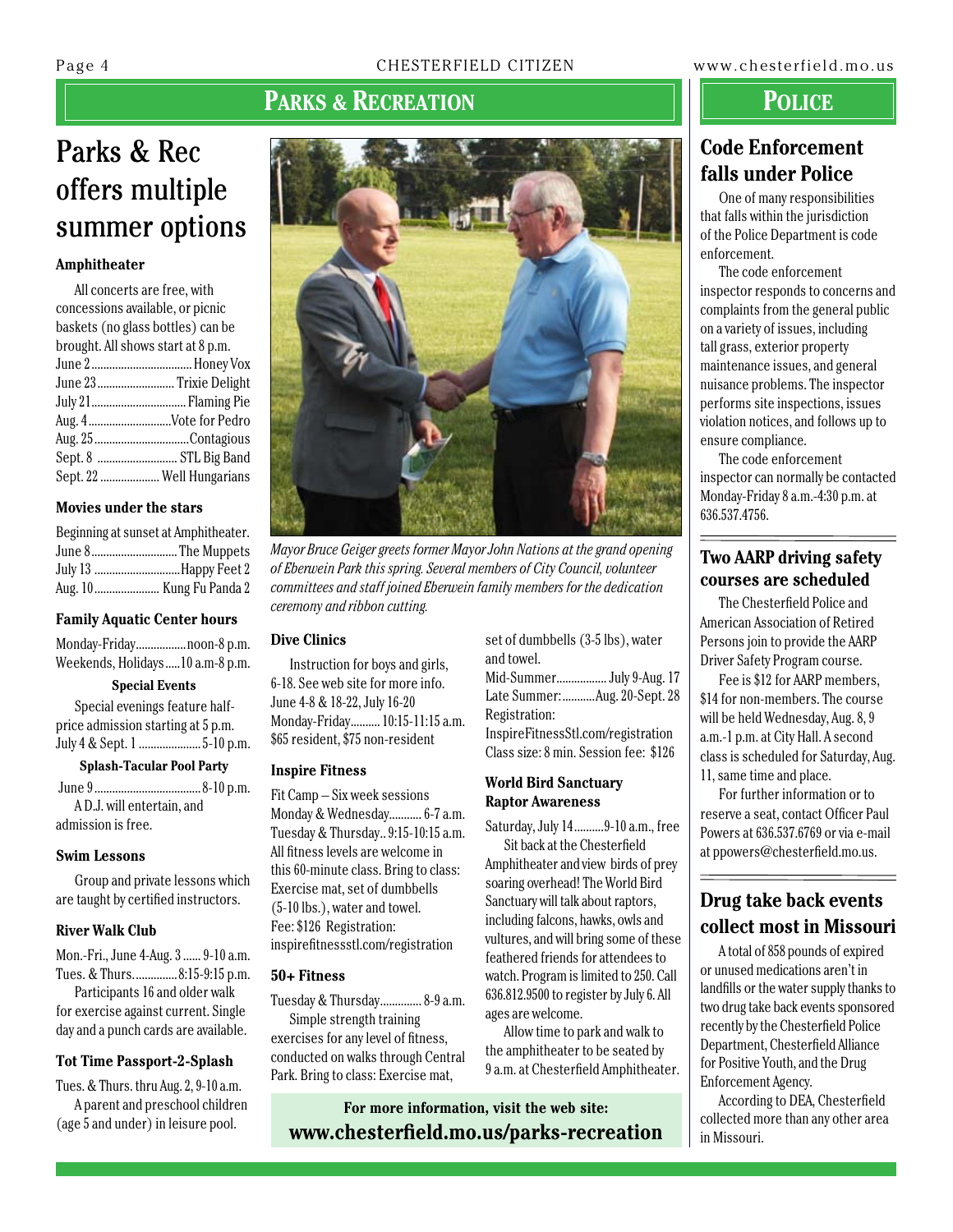## **Citizen Committee for the Environment**

## Household hazardous waste collection slated for June 16

A household hazardous waste collection is scheduled June 16 from 8 a.m. to 3 p.m. at South County Center.

The Saint Louis County Health Department event will be south of the Dillard's and Sears stores. Best entry is from Lemay Ferry Road just south of South Lindbergh Boulevard.

Acceptable materials: Paints, stains, varnishes, pesticides, herbicides, poisons, gasoline and other fuels, solvents and strippers, aerosols, motor oil and filters, gas cylinders (BBQ pit size or smaller), fluorescent tubes, rechargeable batteries, antifreeze, brake and transmission fluid, pool chemicals and other acids and bases, car batteries, wood preservatives, driveway sealant, and items containing mercury (such as thermometers, thermostats, and mercuric salts).

Unacceptable items: Explosives and ammunition, smoke detectors, medical waste, household trash, tires, radioactive waste, electronics and bulky items.

Funding for these events comes from voter-approved St. Louis County landfill surcharge fees, and the events are for county residents only. Proof of residency, such as a driver's license or tax bill, will be required. Materials from businesses and from commercial, not-for-profit, and governmental organizations are prohibited.



*Girl Scout Troop 1668 from Green Trails Elementary celebrated Arbor Day and the 100th Anniversary of the Girl Scouts by planting trees at the Chesterfield Amphitheater.*

## **Two Scouts get Stellar Green Youth award**

Two Cadette Girl Scouts from Troop 2534, Arya Naidu and Allison Wills, were honored by Mayor Bruce Geiger for their conservation work in our community.

The girls received the Stellar Green Youth Team award at Earth Day by participating in Arbor Day tree plantings, recycle drives, and for creating a native ecology garden

for pollinators at Eberwein Park, where they continue to donate time.

These youth have worked with the Citizens Committee for the Environment for two consecutive years in three or more projects. A total of 51 young people have received the Stellar Green Youth Team Award. Congratulations to our young citizens!



## **Recycling Becomes Me initiative**

If each household in Saint Louis County recycles just one extra aluminum can, we can prevent 77 tons of CO2 waste from going into the atmosphere.

## Earth Day keeps 144 tons of stuff out of the landfill

Chesterfield's 21st Annual Earth Day Festival was celebrated April 21 at the Chesterfield Amphitheater and Central Park.

Vendors displayed eco-friendly items and information . Stage entertainment included a recycledcontent fashion show by Girl Scout Troop 1171 and performances by Sohum Creative Arts and the World Bird Sanctuary.

More than 144 tons of materials were diverted from landfills during the recycling drive.



*Katie Liesse models a tutu made of recycled plastic bags as part of a recycled fashion show by Girl Scout Troop 1711 of Incarnate Word. The show was part of the stage show at Chesterfield's Earth Day.*

## National Wildlife Federation upgrades Chesterfield's first-in-state certification

Having achieved its original Certified Community Wildlife Habitat Status of Exceptional Merit in 2005 from the National Wildlife Federation (NWF), the Citizens Committee for the Environment (CCE) has successfully worked to grow native habitat gardening and

sustainability in Chesterfield.

CCE has added NWF-certified habitat gardens, provided sustainable gardening education, and has held events focused on sustainability through the previous year, adding sustainability metrics to its original certification.

For those efforts, our community was recertified as Missouri's first and the country's ninth NWF Certified Community! There are approximately 60 NWF Certified Communities throughout the United States. For more information, visit the city website.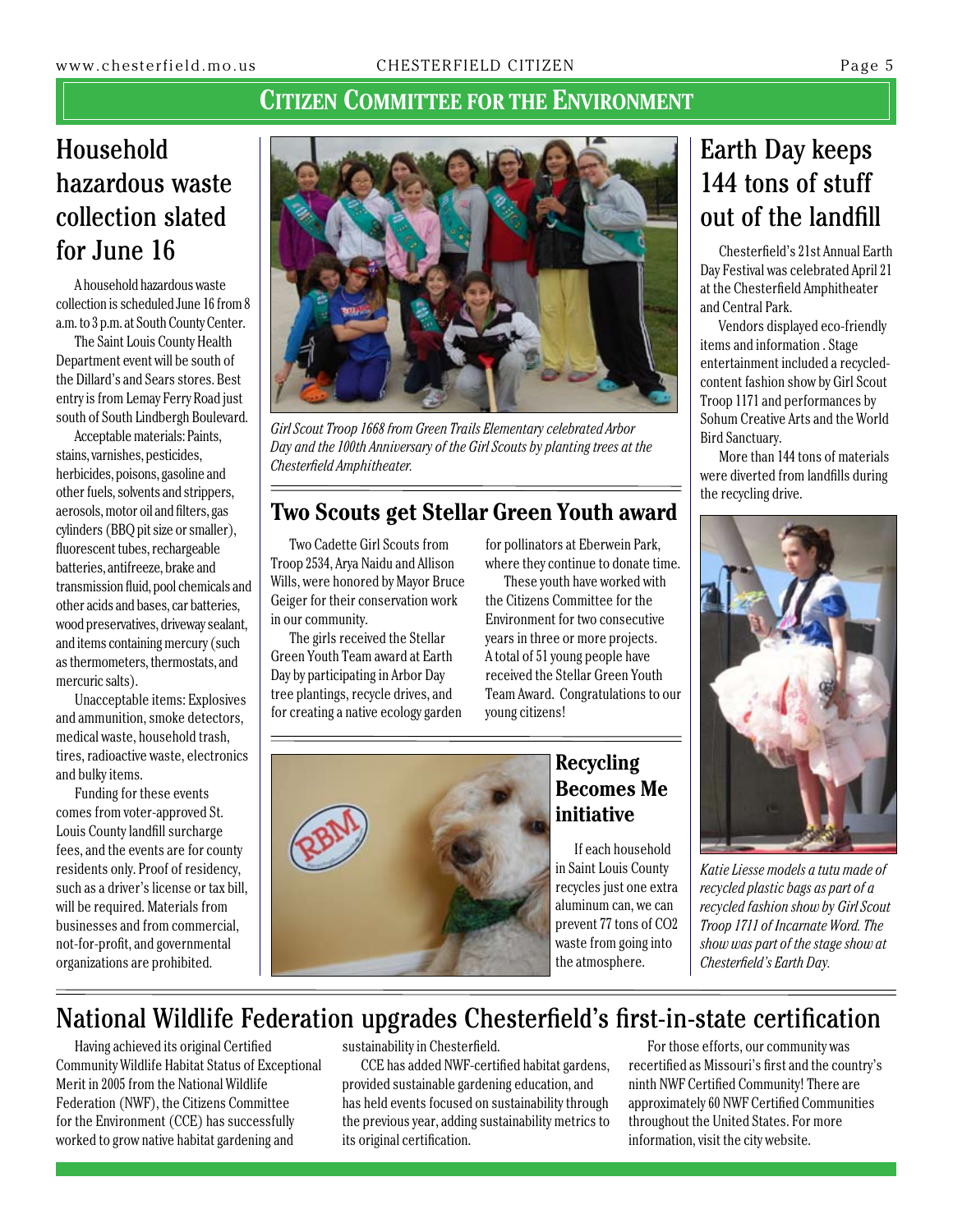## **COMMUNITY ORGANIZATIONS**

# **STAGES is set for musical summer**

STAGES Performing Arts Academy in Chesterfield is gearing up for a Summer of musical theatre programs. A variety of day camps and evening classes are available for students 3 to adult. 1-week, 2-week, and 3-week day camps begin as early as June 11.

For advanced students ages 8-18, the Academy is offering two Broadway Performance Workshops. Students will audition for a chance to participate in a full-scale production. The workshops offered



*Young participants perform in one of the theater programs offered by STAGES Performing Arts Academy.*

this summer are: Disney's The Jungle Book, ages 8-12, June 25-July 20

Urinetown: The Musical, ages 13-18, July 16 -Aug. 3, with guest teacher-Broadway director Peggy Taphorn.

To make an audition appointment, or for more information, visit www.

stagesstlouis.org, or call the STAGES Performing Arts Academy at 636.530.5959.

### **2012 season** *American Composer Celebration*

Ain't Misbehavin' ..........June 1-July 1 *Robert G. Reim Theatre, Kirkwood* The Jungle Book..........June 20-July 1

*Theatre For Young Audiences at the Skip Viragh Center for the Arts at Chaminade* The Sound of Music...July 20-Aug. 19 *Robert G. Reim Theatre, Kirkwood* My One and Only..........Sept. 7-Oct. 7

*Robert G. Reim Theatre, Kirkwood* Purchase tickets online at:

www.stagesstlouis.org.

# **Keep on truckin'!**

*Kemp Auto Museum puts you in driver's seat of big trucks*

Looking for close encounters of the fourwheeled kind? Join Kemp Auto Museum for the Fifth Annual Big Truck Day.

All are welcome June 10 from 10 a.m. to 3 p.m. for this free, family-friendly event where kids and truck lovers of all ages can have their faces painted, hear live music and climb aboard the area's largest and loudest big trucks.

Kids will have an opportunity to explore the inner workings of trucks from MoDOT, fire trucks, tractors, monster trucks and much more.

Please bring a nonperishable food item to support a great cause – Operation Food Search. The first 100 kids receive free snow cones, and Y98 will also have prizes.

Refreshments, including BBQ, will be available for purchase.



*Face painting and getting to sit in big trucks are part of the appeal.*

## **Chamber of Commerce Summer Concerts**

All concerts are held at Faust Park on Tuesdays at 7 pm. There is no admission fee. For more info, visit: www.chesterfieldmochamber.com/Special-Events

June 12 – Heather Dawn Band – New in 2012 June 19 – Scott Laytham and Karl Holmes Duo. June 26 – Spectrum July 10 – Abbey Road Warriors – New in 2012 July 17 – Mirage – New in 2012 July 24 – NONSTOP Classic Rock Band July 31 – FanFare Aug. 7 – Trilogy Aug. 14 – Wizard Island Band – New in 2012 Sponsored by: **CHESTERFIELD** Chesterfield Chamber of Commerce, Breman Bank, City of Chesterfield, Fresh 102.5, St. Louis

County Parks, RAC, Missouri Arts Council, WestNews Magazine

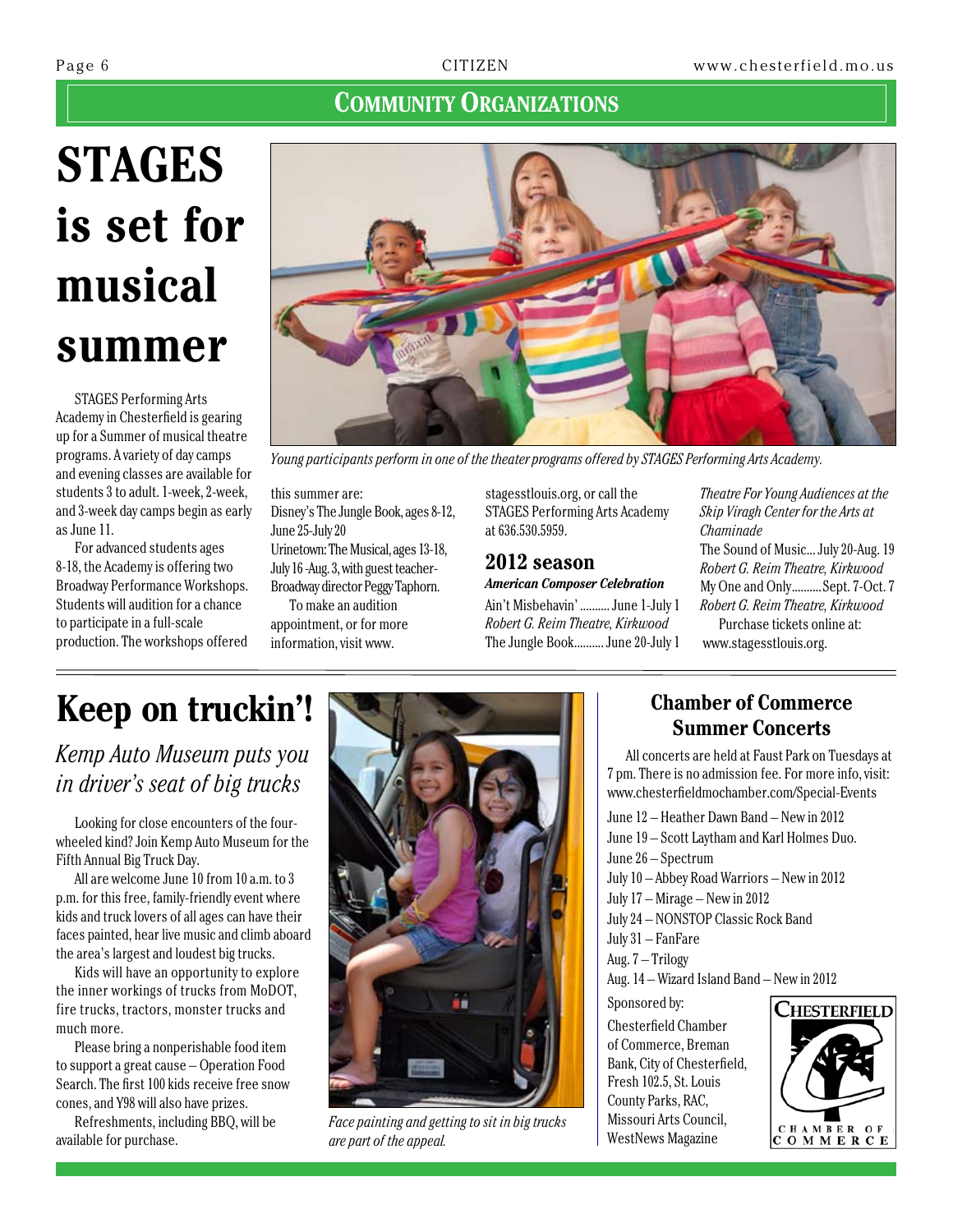## **COMMUNITY ORGANIZATIONS**

## *Dramatic License Productions*



*Kids perform original plays they create in drama camp.*

Dramatic License Productions Presents … Lights Up! on kids and teens summer drama camp. Performances are scheduled Fridays: July 13, 20, 27 & Aug. 3 at 1 p.m.

Incorporating characterization, improvisation, music, props, costume and sound design skills, children 8-12 and teens 13-15

perform original plays they create during the week.

Performances are free and open to the public at Dramatic License Theatre, Chesterfield Mall near Houlihan's Restaurant.

For more information call, 636.220.7012 or visit www.DramaticLicenseProductions.org

## *Butterfly House* **Summer events for kids & adults**

**June 15, 22, & 29:** Friday Night Flights. Experience Friday Night Flights with internationally themed cuisine from local restaurants, cocktails and music in the Butterfly House. 7-10 p.m. \$35 per person. For reservations or more information, call 314.577.9500 or visit www.butterflyhouse.org/ fridays.

**June 17:** Pollinator Palooza at the Butterfly House. Learn how these small creatures impact daily lives. Event is included in Butterfly House admission. For children 3 -12 with an adult. Noon to 3 p.m.

**July 28:** Fifth annual Bug Hunt. Learn behaviors of insects in their habitat. For children 2-13 with their families. 11a.m. to 2 p.m. Field excursions held at 11 a.m. and 1 p.m. Included with Butterfly House admission.

**Aug. 11:** Butterfly Field ID. Identify butterflies outside. A staff entomologist will provide identification tips for many common Missouri butterflies and their



caterpillars. 1 to 3 p.m. Lopata Learning Lab. \$30.

Online registration opens in August for a variety of weekday, evening and weekend fall and winter classes. For a complete list of classes at the Missouri Botanical Garden's family of attractions and online registration, visit www.mobot.org/classes or call 314.577.5140.

## *St. Louis Carousel at Faust Park*

## **Summer programs**

### **Puppets Galore**

All ages are invited to attend. Friday, June 8...........9:30-11 a.m.

Join the Puppet Guild of Greater St. Louis for a fun morning that will include a puppet show, carousel ride and puppet-making workshops.

Tickets are available at the St. Louis Carousel Gift Shop or by phone at 314.615.8383.

Tickets \$5 in advance and \$7 day of performance (if not sold out).

## **Faust Olden Days of Summer**

Wednesdays, June 13, July 11, Aug. 8......................10 a.m.-1 p.m.

Relive a summer of the past at Faust Park. Day camps and families are invited to this new program designed to show how families spent their summers in the late 1800s and early 1900s. Activities will include unlimited carousel rides along with demonstrations.

Advanced registration is required. Call 314.615.7373 or 314.615.8328.

\$8 a child in advance or \$10 a child day of program. Adults free with paid child.

### **Mad Science for Preschoolers**

| Thursdays 10:30-11:15 a.m.    |
|-------------------------------|
| June 14 Space Frontiers       |
| June 21 Human Body            |
| June 28 Digging for Dinosaurs |
| July 12  Mad Mixtures         |
| July 19  Adventures in Air    |
| July 26 Water Works           |
| Aug. 2  Wiggly World of Worms |
| Aug. 9 Animal Friends         |
| \$10-child & adult/class      |

– Ages 3-5, Includes a ride on carousel for child and adult.

Sessions are approximately 30-45 minutes. Advanced registration is required. Call 314.615.8383 or visit the Carousel Gift Shop to reserve a spot.



## **Beat the heat with ice skating**

Ice skating is a good way to escape summer's heat, and Hardee's Iceplex provides plenty of opportunities.

Public sessions are scheduled every weekday 11 a.m.-1 p.m., Fridays 7:30-9:30 p.m., and Sundays from 2-4 p.m.

For more information or to book a party, contact Eric Finch at 636.537.4200 or Eric@HardeesIcePlex.com. Visit the web site for more information.

Hardee's IcePlex is located at 16851 N. Outer 40 Drive at the Boone's Crossing exit off Highway 40 – www.HardeesIcePlex.com.